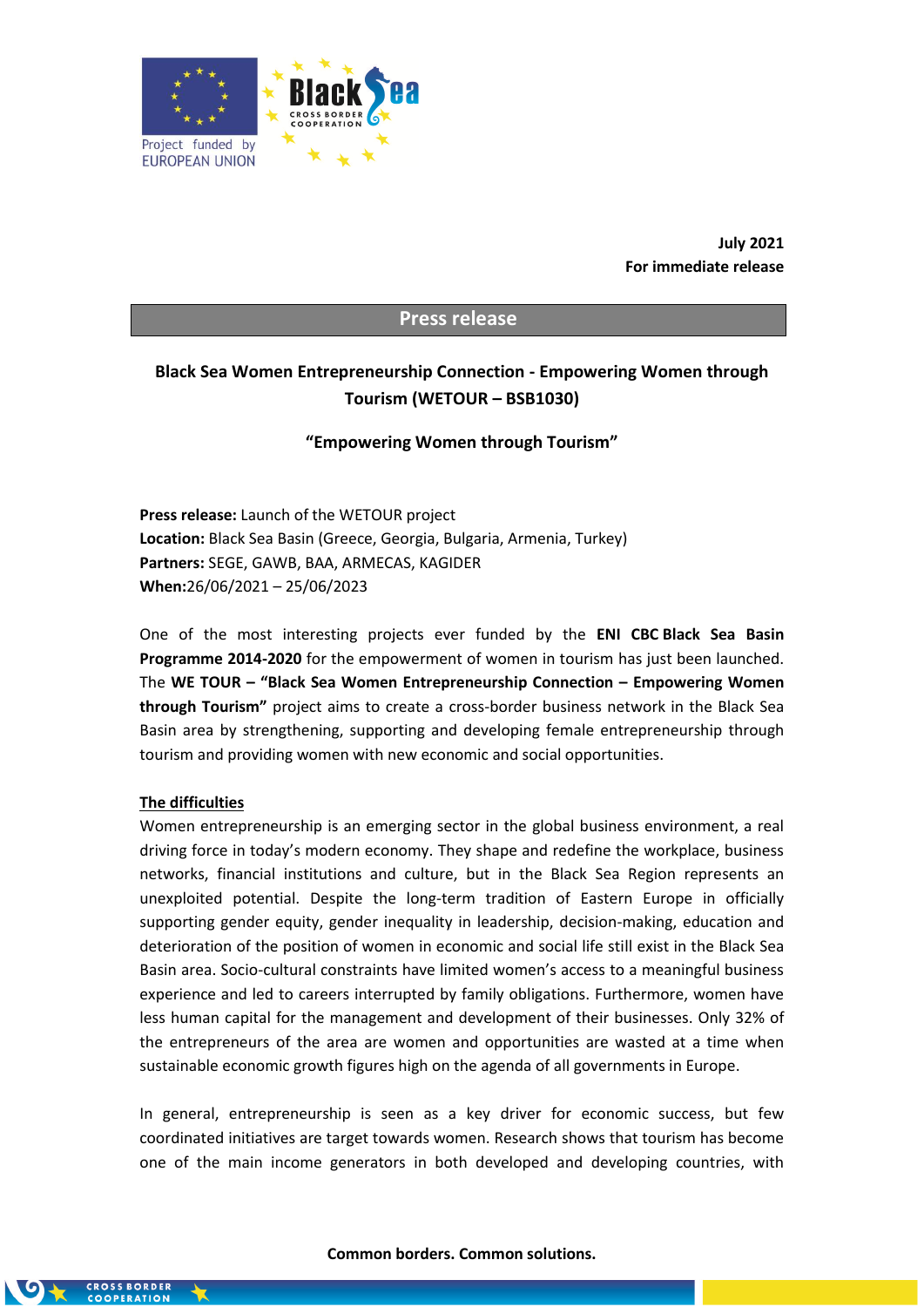

business volumes that equal or surpass oil exports, food products or the car industry. Travel and tourism have been proven to provide women with more opportunities for empowerment compared to other industries, giving the sector increased responsibility for the advancement of women.

The countries around the Black Sea are using very different policy instruments and projects in order to increase the number of women entrepreneurs. Few countries have adopted a clear policy to encourage and facilitate women to start their own business or to become more ambitious. Generally, women are under-represented in high growth sectors and they have fewer employees than men.

### **The solution**

**Black Sea Region is one of the largest tourism areas in Eurasia**. The tourism industry constitutes today a source of revenues for most Black Sea countries. The Black Sea is being shaped as a cohesive region and an attractive tourist destination not only for foreign visitors but for its own people too. The BSB countries attract almost 12% of global tourism or more than 106 million tourists. What becomes important for the potential of regional cooperation is the fast increase in intra-regional tourism flows in the last years, a trend not present in the 1990s Black Sea Region has very rich historical and cultural heritage, but it is not so famous and attractive touristic destination.

The region is relatively under developed especially in comparison with other pan - European tourism zones. Such challenges as lack of infrastructure, low quality of services and low employment in tourism sector especially for women are standing in front of the sustainable development. Tourism operators and agents located in less popular destinations face the challenge to promote effectively and purposefully their destinations. Lack of entrepreneurial skills and competences of the existing and potential stakeholders in the value chain (use of ICT tools, networking, strategy thinking, design of innovative business models and captive / by products etc.) impedes establishment of a more sustainable and economically viable approach to promote the region as a hotspot touristic destination.

WE TOUR project, is closely related to the common challenges of the programme area. The participating organizations are going to create a strong partnership in the field of women entrepreneurship, not only between them but also among the countries that they represent. Also, WETOUR's main tasks are the promotion of gender equality in cooperation with civilsociety organizations and public authorities and the transfer of knowledge through the organization of workshops connected to the project's aims.

The project includes 5 partners from 5 different countries – 4 business women associations from Greece, Bulgaria, Georgia and Turkey and 1 tourism association from Armenia. Every partner has different role in the business sector and different responsibilities in the project

#### **Common borders. Common solutions.**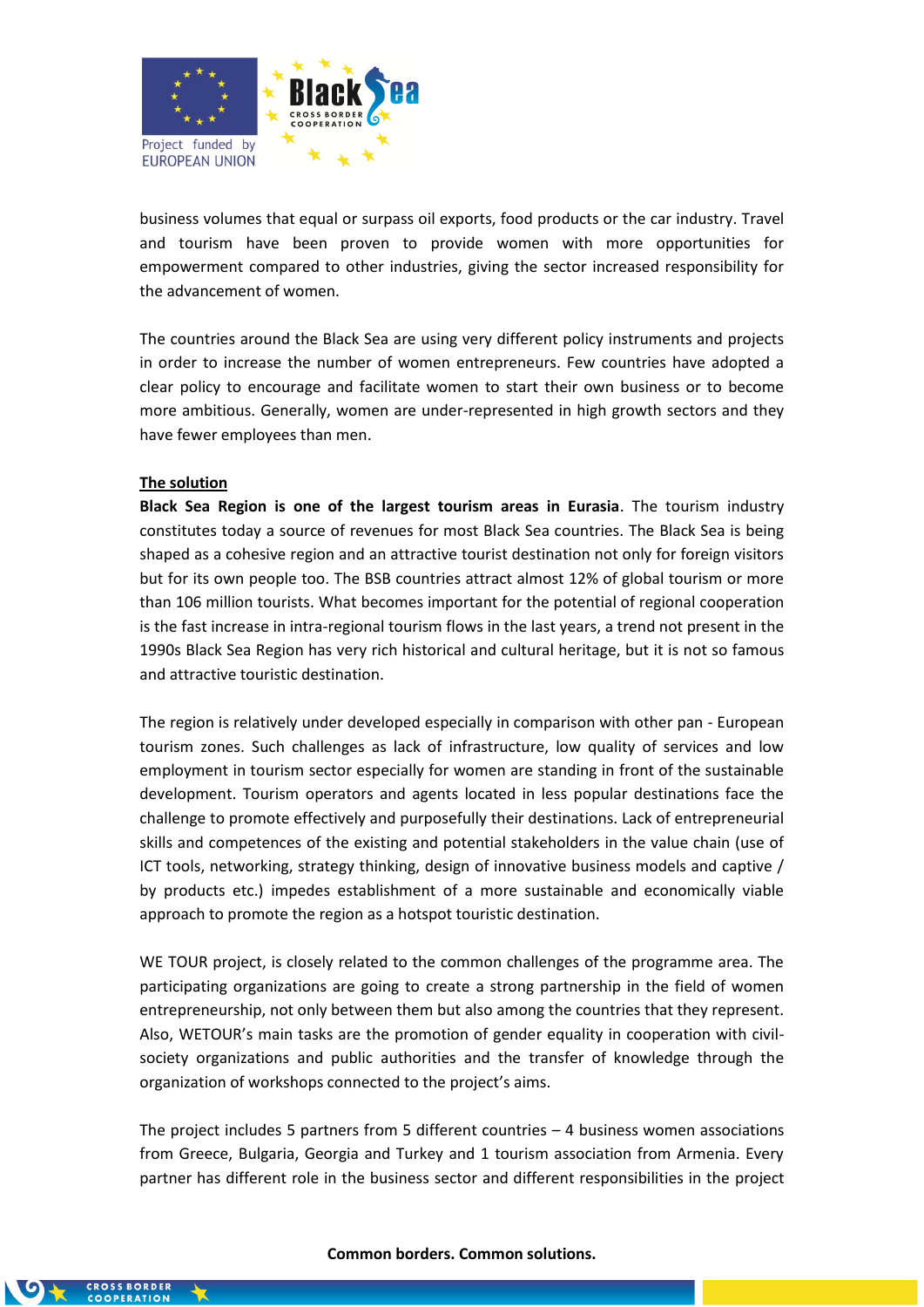

implementation. Project partners will join efforts to develop innovative entrepreneurial framework for development of tourism and promotion of Black Sea macro region as an attractive touristic destination.

The partnership will carry out mainly similar activities having a cross border impact. The cross-border cooperation is crucial because it will provide women with best practices and successful policies already implemented in the area in order to bring them closer to entrepreneurship and employment.

The WE TOUR partnership will achieve its goals applying the following approaches:

- cross industry driven approach building the collaboration among tourism
- strategy driven approach fostering the promotion of Black Sea region and increase of entrepreneurial skills of women
- working in tourism

### **The results**

WETOUR project is working on bringing women closer to entrepreneurship and employment, therefore the project's main results are the following:

- 1. Built capacity in female entrepreneurship in tourism sector through development and organization of trainings and programs in tourism sector entrepreneurship, business management and digital marketing. At least 500 women, youth professionals and women entrepreneurs, will be trained how effectively to manage and growth their business, how to get involved with tourism and get aware of tourism local plans and policies. On the other side the entrepreneurship in tourism will be promoted as a tool for self-employment and future career development.
- 2. Increase the exchange of experience between relevant stakeholders, through the establishment of "WE TOUR" portal. The new regional business network will create a global network for knowledge sharing. Through the "WE TOUR" portal the stakeholders will exchange national policy information on women entrepreneurs as well as valuable contact for cross-border visits and cooperation, best practices, business management support. The portal will support the future joint efforts for discussing and developing working methods and tools in few of improving the support of women's entrepreneurship nationally.
- 3. Improve the role of women and support female entrepreneurship in the BSB area, through the development of an awareness raising campaign. More than 5.000 people will be informed about the project.
- 4. Bost women confidence and their business skills by establishing a strong network and o long term partnership between women support organizations, business organizations, public authorities and other local stakeholders.